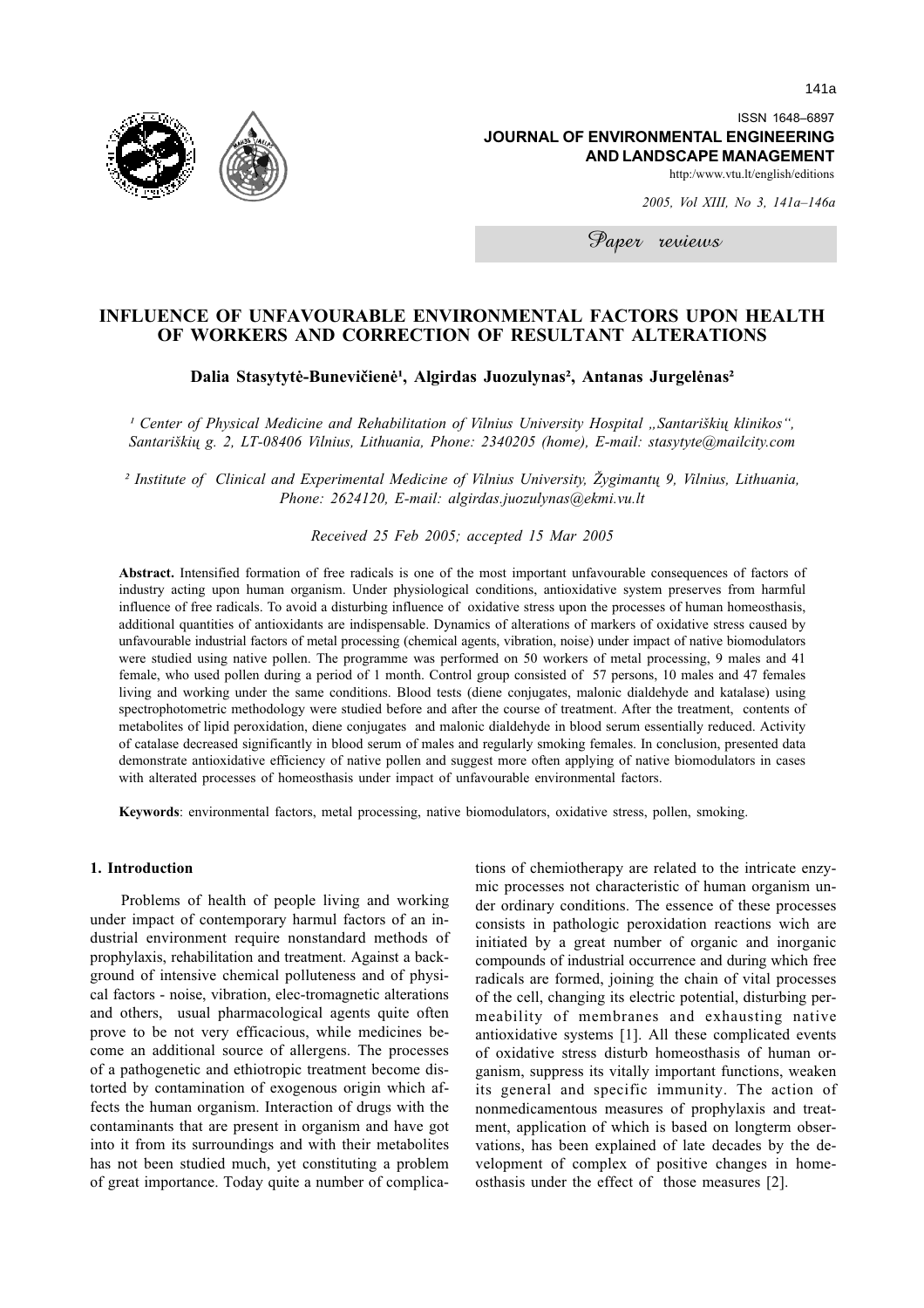Industrial pollution is not a single and the only exogenous source of free radicals in humans working at industrial enterprices. Some factors of the mode of life of those workers, especially tobacco smokers, also play a great role in the intensified processes of free radicals and are well-known satelites of people working under impact of harmful factors of an industrial environment [3-5]. Much additional information corroborating the hazards of smoking come from the WHO studies, the Kaunas-Rotterdam Intervention Study (KRIS) and Monitoring of Trends and Determinants in Cardiovascular Diseases (MONICA) among them [6]. As S. Domarkienė, A. Tamošiūnas, R. Reklaitienė (2003) reported, during the last 19 years the prevalence of smoking in middleaged population of Kaunas has increased among women, by 7,2 %, and has not changed significantly among men [7]. Some epidemiological studies of the last period, and those from Lithuania among them, announced significant decrease in prevalence of smoking among men related to their higher education, while this tendency among people who obtained secondary or lower education has not been found  $[8-10]$ . As some groups of researchers from Sweeden, Japan, United Kingdom et al. have announced, people working under impact of harmful factors of metal processing consist of a group of high risk to become ill with cardiovascular diseases and cancer, and this probability for smokers may be increased  $2-3$ times. R. Petrauskaitė Everatt (2000) presenting data of retrospective case control study, found a relative dependence of risk to become ill with lung cancer upon occupation (workers of metal processing among them), period of working under impact of hazardous professional factors and smoking [11].

An object of nonmedicamentous measures and methods acting upon the organism is vegetative nervous system which can be influenced by native chemical compounds, physical and physiological means. The chief thing is their merit of moderately regulating of the processes going on in the organism  $-$  stimmulation, inhibition, and maintaining balance among them. Nonmedicamentous measures promote cleaning processes in eliminating unnecessary matherials of endogenous and exogenous origin. Modern science has already recognized native worldwide substances and products of vital activities of organisms as having the properties of biomodulation [12]. Among them, bee products, medicinal herbs and other native or preformed native substances standing out for such properties in Lithuania and foreign countries similar with respect to geographical conditions [13, 14].

In recent years, bee products attract an everincreasing attention of physicians, scientists and public. Pollen, as one of bee products, easily available and has been used long since because of its broad spectrum of action for the purposes of prophylaxis and treatment in Lithuania as well as in Latvia, Byelorussia as close countries with respect to climate and flora  $[15-16]$ .

Biomodulative effects of pollen on different links of human homeosthasis were studied estimating alterations of clinical biochemical and immunological tests and indices reflecting processes of lipid peroxidation and antioxidative system activity. Considerable positive alterations established after treatment - diminution of immunodefficiency, reduced concentrations of lipid peroxidation metabolites, positive changes of biochemical blood tests - substantiate recommendations for more extensive usage of pollen as an effective biomodulative complex for rehabilitation and sthrengthening of the population health  $[17, 18]$ .

The present study aimed to estimate and evaluate the indices of chemical agents of metal processing, noise and vibration at the workplaces of workers, and evaluate alterations of markers of oxidative stress as well as dynamics of those indices under impact of native pollen.

## 2. Material and methods

The object of investigation  $-$  practically healthy middle-aged workers (34–50 years old) working under the same harmful conditions of metal processing, indices reflecting their status of health and factors of chemical pollution, noise and vibration at their workplaces. All the persons who took part in the study were asked about their smoking habits according to a standard questionaire  $\lceil 10 \rceil$ .

The programme was performed on 50 workers of metal processing, 9 males and 41 female, working under impact of the same industrial agents for more than 10 years, during a cold season of the year. Before administering bee products, a special purpose history as to hypersensivity to them, was taken additionally. All of them used native pollen 10 g per day during a period of 1 month. A control group consisted of 57 persons, 10 males and 47 females, living and working under the same conditions.

Blood tests (diene conjugates, malonic dialdehyde and katalase) using spectrophotometric methodology were studied before and after the course of correction.

Contamination of an industrial environment during the investigation was evaluated by ascertainment of 8 chemical substances in the air of industrial premisses using gas chromatography (nitrogen oxides, carbon monoxide, welding aerosol, metal dust, trichloroethylene, trietanolamine, sodium nitrite, freone 113). Noise, general and local vibration were evaluated by a standard methodology. Measurements ( $n = 24$ ) of all the factors of professional risk were performed by the specialists of engineering staff at the Laboratory of Labour Protection of the enterprise. Results of the investigation were evaluated comparing with the highest permissible concentrations and levels in accordance with their validity at the period of investigation Lietuvos Higienos Norma (1993). by PC. The results of blood tests were analysed in relation to sex and smoking habits before and after the course, among the participants and workers of the control group, by PC, using package of programmes SPSS Version 11.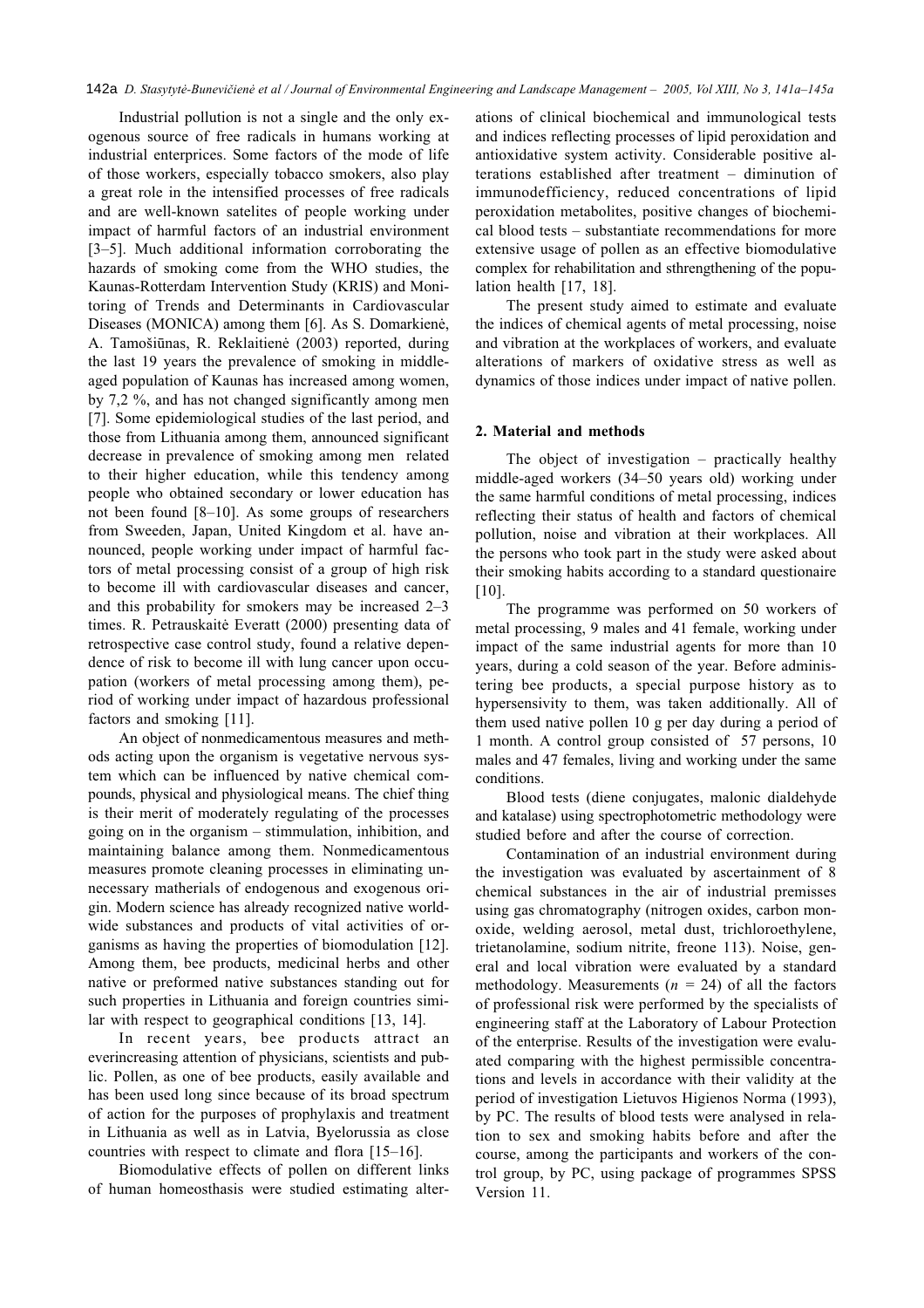### 3. Results and discussion

During the process of statistical analysis of the data reflecting industrial contamination with chemical substances, it was found that indices of contamination of industrial premisses with trichloroethylene exceeded the permissible index up to 2,9 times, contamination with trietanolamine  $-1,3$  times, contamination with sodium nitrite – less than 2 times. Indices of contamination with metal dust and sodium nitrite, and the level of noise exceeded the permissible indices by more than 75 % of all the measurements (Fig)



Indices of evaluated professional factors exceeding permissible indices (in percents) at workplaces

All the persons who received pollen felt well during the course of treatment. After the treatment, 46 % of participants pointed out to a considerable improvement of a general condition, increase in work capacity, 62 % of all the participants had improved their appetite. 24 % of persons, who had constipation troubles, pointed to normalized evacuation of their bowels.

After the correction, in blood serum of the participants, both males and females, concentration of metabolites of lipid peroxidation significantly reduced: concentration of diene conjugates – by  $33-39$  %, concentration of malonic dialdehyde – by  $36-28\%$ . Activity of catalase prominently reduced in blood serum of males, by 35 % ( $p < 0.05$ ). Comparing the indices of the workers from the main and control groups after the course, significant differencies of concentration of metabolites of lipid peroxidation were found: under the effect of pollen lower concentrations by 43– 45 % in blood serum of both males and females were obtained ( $p < 0.05$ ). Activity of catalase in blood serum of males from the main group was found to be significantly lower, comparing with the index of males from the control group (by 36 %;  $p < 0.05$ ). In blood serum of regularly smoking persons ( $n = 26$ ) concentrations of diene conjugates and malonic dialdehyde after the course reduced by 51 % and 49 %. As it was found, activity of catalase in blood serum of regularly smoking females (who used no less than 1 cigarette per day) reduced essentially – by 53 % ( $p =$  $0,0001$ ).

In general, examined workers of metal processing during the period of observation were exposed to a complex of factors of professional risk significantly exceeding permissible indices (including sodium nitrite and trichloroethylene, well-known for their genotoxic effects). Under the effect of native biomodulators of pollen, significant positive changes restituting the balance among the processes of lipid peroxidation and activity of antioxidative system were obtained. The most important positive processes in blood serum of smoking workers were found. The presented data demonstrate antioxidative efficiency of native pollen and suggest more frequent application of native biomodulators in cases with alterated processes of homeosthasis under the impact of unfavourable environmental factors. During the investigation, no casess of allergic reactions or hypersensivity were observed. Keeping in mind possible allergy, before correction it may be suggested to pay great attention to a special purpose history as to hypersensivity to bee-products.

#### 4. Conclusions

- During the period of investigation, examined workers were working under the impact of a complex of unfavourable industrial agents.
- Under the effect of native biomodulators of pollen, possitive changes of indices of oxidative stress were found: significantly reduced amounts of metabolites of lipid peroxidation in blood serum of males and females, and decreased activity of catalase in blood serum of males.
- After the course of pollen, activity of catalase significantly decreased in blood serum of regularly smoking females.
- Native pollen are effective biomodulative agents correcting alterations of the balance among lipid peroxidation and activity of antioxidative system caused by oxidative stress.
- As an effective biomodulator, native pollen may be more often recommended for people working under harmful conditions. Before the administration, purpose history as to hypersensivity or allergy to beeproducts must be taken.

## **References**

- Sies, H. Oxidative Stress. American Journal of Medicine,  $\mathbf{1}$ . 91(3C), 1997, p  $31 - 37$ .
- Bendick, A. Physiological role of antioksidants in the im- $2<sup>1</sup>$ mune system. Yournal of Dairy Science, Vol 76, No 9, 1993, p 2789-2794.
- Moffatt S.; Phillimore P.; Hudson E., et al. "Impact? What  $\mathcal{Z}$ impact?" Epidemiological research findings in the public domain: a case study from north-east England. Social Science & Medicine, No 51, 2000, p 1755-1769.
- 4. Douglas, I.; Hodgson, R., Lawson N. Industry, environment and health through 200 years in Manchester. Ecological Economics, No 41, 2002, p 235-255.
- Heloma, A.; Kahkonen, E.; Kaleva, S., et al. Smoking and  $5<sub>1</sub>$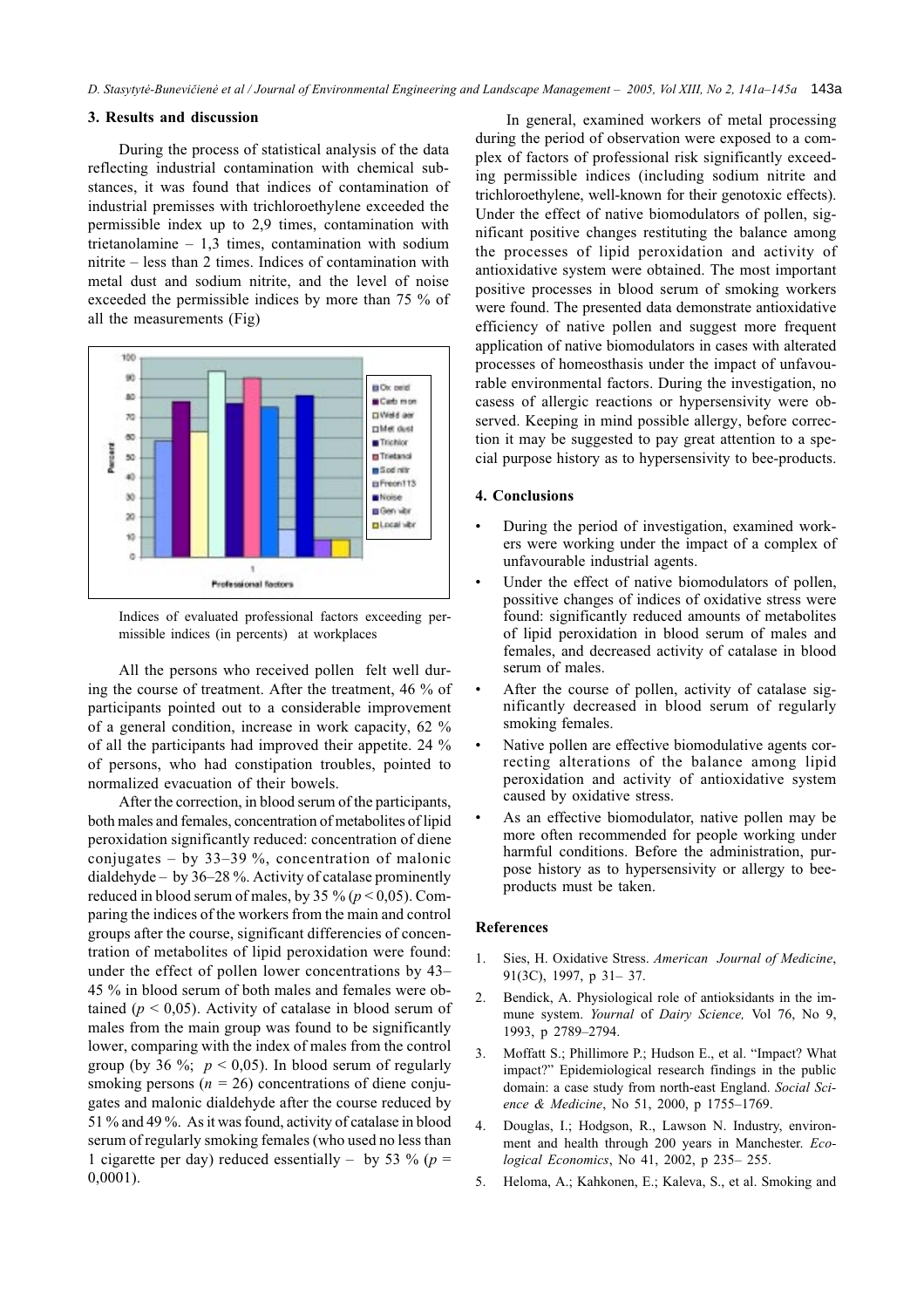exposure to tobacco smoke at medium-sized and large-scale workplaces. American Journal of Industrial Medicine, Vol 37, No 2, 2000, p 214-220.

- 6. The World Health Report 2002. Reducing risks, promoting healthy life. WHO, Geneva, 2002, p 7-26.
- 7. Domarkienė, S.; Tamošiūnas, A.; Rėklaitienė, R., et al. Trends in main cardiovascular risk factors among middleaged Kaunas population between 1983 and 2002. Medicina, Vol 39, No 12, 2003, p 1193-1199.
- 8. Tobacco Control Country Profiles. The 11th World Conference on Tobacco or Health. Atlanta (GA): American Cancer Society, 2000, p 3.
- Health 21. Health for all in the 21 st century. European Health for All Series, No 6. Regional office for Europe, World Health Organisation, Copenhagen, 1998.
- 10. Tamošiūnas, A. Behavioral Risk Factors. Prevalence, trends, prognostic impacts on morbidity and mortality from different cause. Acad. dissert. Kaunas, 1997, p 3-16 (in Lithuanian).
- 11. Petrauskaitė Everatt, R. Trends of dynamics of mortality from lung cancer in Lithuania and evaluation of unfavourable factors among population of high risk. Acad. dissert. Vilnius, 2000, p 2-17 (in Lithuanian).
- 12. Sun, G. Free radicals, antioxidant enzymes and carcinogenesis. Free Radical Biology Medicine, No 8, 1998, p 583-590.
- 13. Milašienė, V.; Mickevičius, J.; Keršienė, R. ir kt. Influence of bee-products under patient's immune and

antioxidative systems during stomach and bowel cancer treated by surgical methods. Medicina, No 32, 1996, p 189-195 (in Lithuanian).

- 14. Stasytytė-Bunevičienė D.; Kemeklienė R.; Kazbarienė, B., et al. Correction of alterations of immune functions and lipid peroxidation by pollen and herbs. In: Problems of Prophylaxis of Cancer. Ed. by E. Moncevičiūtė-Eringienė. Science and Arts of Lithuania, Book 33. Vilnius, 2001, p 176-189.
- 15. Stasytytė-Bunevičienė, D.; Gendrolis, A. Influence of Native Biomodulators of Pollen upon Homeostatic Indices of Humans. In: Matherials of the 1-rst German Bee-Products and Apitherapy Congress with International Participation. Holiday in Passau, Germany. March 22-24, 2002. Passau 2002. p 55.
- 16. Млявый, В. П.; Иванова, О. Л.; Карпенко, О. А. Пчелотерапия синдромального комплекса. Апитерапия сегодня. Рязань, 2002, с. 136-137 (in Russian).
- 17. Stasytytė-Bunevičienė, D. Native biomodulators and vitamines during process of convalescention: comparable studies of their influence upon lipid peroxidation and status of antioxidative system. Sveikatos mokslai, No 7, 2002, p. 46– 48 (in Lithuanian).
- 18. Stasytytė-Bunevičienė, D.; Bunevičius J. Correction of Alterated Indices of Human Homeosthasis by Native Biomodulators of Pollen: Direct and Remote Results. In: Materials of the 5-th Conference of Military Medicine. Kaunas, December 5-6, 2002. Kaunas, 2002, p. 19.

# NEPALANKIU APLINKOS VEIKSNIU POVEIKIS DARBUOTOJU SVEIKATAI IR DĖL TO KYLANČIU **ALTERACIJŲ KOREGAVIMAS**

### D. Stasytytė-Bunevičienė, A. Juozulynas, A. Jurgelėnas

### Santrauka

Nepalankių išorinės aplinkos veiksnių poveikis žmogaus organizmui ryškiausiai pasireiškia padidėjusiu laisvųjų deguonies radikalų sintezės intensyvumu. Įprastinėmis fiziologinėmis sąlygomis nuo žalingo laisvųjų radikalų poveikio ląsteles apsaugo antioksidacinė sistema. Oksidacinio streso metu šių procesų sukeliamiems negatyviems homeostazės rodiklių pokyčiams atkurti reikalingi papildomi antioksidantų kiekiai. Oksidacinio streso žymenų alteracijų, atsiradusių veikiant nepalankiems žmonių sveikatai pramoniniams veiksniams metalo apdorojimo procesuose (cheminės medžiagos, vibracija, triukšmas), dinamika, šių pokyčių atkūrimo natūraliais biomoduliatoriais galimybės buvo vertinamos, naudojant bičių suneštas žiedadulkes. Programoje dalyvavo 50 pramonės įmonės darbuotojų, dirbančių metalo apdorojimo procesuose - 9 vyrai ir 41 moteris. Jie vartojo žiedadulkes kasdien 30 dienų. Kontrolinę grupę sudarė 57 asmenys – 10 vyrų ir 47 moterys – gyvenantys ir dirbantys tokiomis pačiomis sąlygomis. Visiems asmenims prieš korekciją ir po 30 dienų buvo tiriami dviejų lipidų peroksidacijos metabolitų – dijenų konjugatų ir malono dialdehido kiekiai kraujo serume, antioksidacinio fermento katalazės aktyvumas. Tyrimai atlikti pagal spektrofotometrines metodikas. Po korekcijos nustatyti lipidų peroksidacijos procesų pokyčiai. Jie pasireiškė esminiu dijenų konjugatų ir malono dialdehido kiekių sumažėjimu tirtų asmenų kraujo serume. Antioksidacinio fermento katalazės aktyvumas reikšmingai sumažėjo tiriamosios grupės vyrų bei reguliariai rūkančių moterų kraujo serume. Tyrimo duomenys patvirtina antioksidacinį bičių suneštų žiedadulkių efektyvumą. Rekomenduojama plačiau taikyti žiedadulkes kaip efektyvius biomoduliatorius, kurie gali sėkmingai koreguoti nepalankių aplinkos veiksnių sukeltus homeostazės pokyčius.

Dalia STASYTYTĖ-BUNEVIČIENĖ. Dr (medical sciences), physician, Center of Physical Medicine and Rehabilitation of Vilnius University Hospital "Santariškių klinikos".

Publications: author of 82 scientific publications. Research interests: alterations of indices reflecting human homeosthasis under impact of anthropogenous contamination and their correction using traditional and nonmedicamental methods, evaluation of efficacy of different methods.